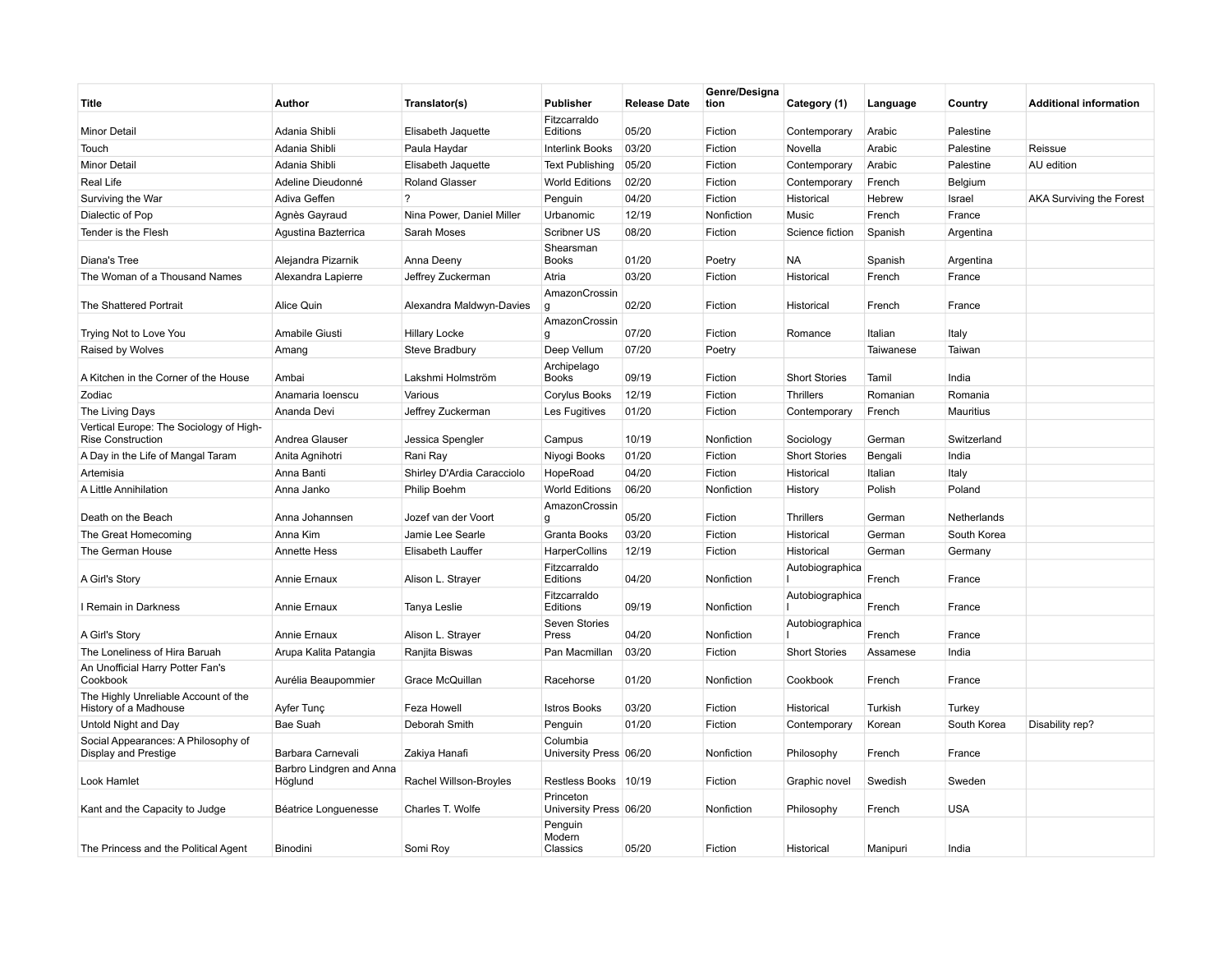| Title                                                                              | Author                          | Translator(s)                        | <b>Publisher</b>                   | <b>Release Date</b> | Genre/Designa<br>tion | Category (1)         | Language   | Country               | <b>Additional information</b> |
|------------------------------------------------------------------------------------|---------------------------------|--------------------------------------|------------------------------------|---------------------|-----------------------|----------------------|------------|-----------------------|-------------------------------|
| <b>Rilke's Venice</b>                                                              | <b>Birgit Haustedt</b>          | Stephen Brown                        | Haus Publishing 10/19              |                     | Nonfiction            | Biographical         | German     | Germany               |                               |
| Loop                                                                               | Brenda Lozano                   | Annie McDermott                      | <b>Charco Press</b>                | 10/19               | Fiction               | Contemporary         | Spanish    | Mexico                |                               |
| Finding Dora Maar: An Artist, an<br>Address Book, a Life                           | <b>Brigitte Benkemoun</b>       | <b>Jody Gladding</b>                 | Getty<br>Publications              | 05/20               | Nonfiction            | Biographical         | French     | France                |                               |
| The Golden Cage                                                                    | Camilla Läckberg                | Neil Smith                           | Knopf                              | 07/20               | Fiction               | Crime                | Swedish    | Sweden                |                               |
| Little Dancer Aged Fourteen                                                        | Camille Laurens                 | Willard Wood                         | Les Fugitives                      | 07/20               | Fiction               | Historical           | French     | France                |                               |
| I Live in the Slums                                                                | Can Xue                         | Karen Gernant, Chen Zeping           | <b>Yale University</b><br>Press    | 05/20               | Fiction               | <b>Short Stories</b> | Chinese    | China                 |                               |
| The Book of Anna                                                                   | Carmen Boullosa                 | Samantha Schnee                      | Coffee House<br>Press              | 04/20               | Fiction               | Historical           | Spanish    | Mexico                |                               |
| <b>Blue Flowers</b>                                                                | Carola Saavedra                 | Daniel Hahn                          | Riverhead                          | 01/20               | Fiction               | Contemporary         | Portuguese | Brazil                |                               |
| My First Book of Nautical Knots                                                    | <b>Caroline Britz</b>           | Andrea Jones Berasaluce              | <b>Sky Pony</b>                    | 05/20               | Children's            | Nonfiction           | French     | ??                    |                               |
| Morphing Intelligence: From IQ<br><b>Measurement to Artificial Brains</b>          | Catherine Malabou               | Carolyn Shread                       | Columbia<br>University Press 02/20 |                     | Nonfiction            | Philosophy           | French     | <b>USA</b>            |                               |
| Chandrabati's Ramayan                                                              | Chandrabati                     | Nabaneeta Dev Sen                    | Zubaan Books                       | 01/20               | Fiction               | Mythology            | Bengali    | India                 |                               |
| Killing Plato                                                                      | <b>Chantal Maillard</b>         | <b>Yvette Siegert</b>                | <b>New Directions</b>              | 11/19               | Poetry                | NA                   | Spanish    | Spain                 |                               |
| Chameleon                                                                          | Charlotte van den Broek         | David Colmer                         | Bloodaxe Books 02/20               |                     | Poetry                | NA                   | Dutch      | Belgium               |                               |
| The Garden of Inside-Outside                                                       | Chiara Mezzalama                | Sarah Ardizzone                      | Book Island                        | 04/20               | Children's            | Picture              | French     | France                | Régis Lejonc (Illus.)         |
| Kim Jiyoung, Born 1982                                                             | Cho Nam-Joo                     | Jamie Chang                          | Scribner UK                        | 02/20               | Fiction               | Contemporary         | Korean     | South Korea           |                               |
| A Winter's Promise                                                                 | <b>Christelle Dabos</b>         | Hildegarde Serle                     | Europa Editions ?/20               |                     | Young adult           | Fantasy              | French     | France                | Paperback edition             |
| The Missing of Clairdelune                                                         | <b>Christelle Dabos</b>         | <b>Hildegarde Serle</b>              | Europa Editions   ?/20             |                     | Young adult           | Fantasy              | French     | France                | Paperback edition             |
| The Chandelier                                                                     | <b>Clarice Lispector</b>        | Magdalena Edwards,<br>Benjamin Moser | Penguin                            | 11/19               | Fiction               | Classic              | Portuguese | Brazil                |                               |
| Slash and Burn                                                                     | Claudia Hernández               | Julia Sanches                        | And Other<br>Stories               | 08/20               | Fiction               | Contemporary         | Spanish    | El Salvador           |                               |
| <b>Creative Surgery</b>                                                            | Clelia Farris                   | Rachel Cordasco, Jennifer<br>Delare  | Rosarium                           | 06/20               | Fiction               | Sci-fi               | Italian    | Italy                 |                               |
| This Tilting World                                                                 | <b>Colette Fellous</b>          | Sophie Lewis                         | Les Fugitives                      | 09/19               | Fiction               | Contemporary         | French     | Tunisia               | UK edition                    |
| This Tilting World                                                                 | <b>Colette Fellous</b>          | Sophie Lewis                         | Two Lines<br>Press                 | 09/19               | Fiction               | Contemporary         | French     | Tunisia               | US edition                    |
| The Binder of Lost Stories                                                         | Cristina Caboni                 | Patricia Hampton                     | AmazonCrossin<br>g                 | 01/20               | Fiction               | Historical           | Italian    | Italy                 |                               |
| The Taiga Syndrome                                                                 | Cristina Rivera Garza           | Jill Levine, Aviva Kana              | And Other<br><b>Stories</b>        | 10/19               | Fiction               | Fantasy              | Spanish    | Mexico                |                               |
| Teacher on the Waves of<br>Transformation: School Culture Before<br>and After 1989 | Dana Moree                      | Daniel Morgan                        | Karolinum                          | 04/20               | Nonfiction            | Education            | Czech      | <b>Czech Republic</b> |                               |
| Doppelgänger                                                                       | Dasa Drndic                     | S. D. Curtis, Celia<br>Hawkesworth   | <b>New Directions</b>              | 09/19               | Fiction               | Contemporary         | Croatian   | Croatia               |                               |
| To Be Equals in Our Own Country:<br>Women and the Vote in Quebec                   | Denyse Baillargeon              | Käthe Roth                           | <b>UBC Press</b>                   | 07/20               | Nonfiction            | History              | French     | Canada                |                               |
| The Frightened Ones                                                                | Dima Wannous                    | Elisabeth Jaquette                   | Knopf                              | 08/20               | Fiction               | Contemporary         | Arabic     | Syria                 | US edition                    |
| The Frightened Ones                                                                | Dima Wannous                    | Elisabeth Jaquette                   | <b>Harvill Secker</b>              | 04/20               | Fiction               | Contemporary         | Arabic     | Syria                 | UK edition                    |
| <b>That Hair</b>                                                                   | Diaimilia Pereira de<br>Almeida | Eric M. B. Becker                    | Tin House                          | 03/20               | Fiction               | Autobiographica      | Portuguese | Portugal              |                               |
|                                                                                    |                                 |                                      |                                    |                     |                       |                      |            | The                   |                               |
| The Tree and the Vine                                                              | Dola de Jong                    | Kristen Gehrman                      | <b>Transit Books</b>               | 05/20               | Fiction               | Classic              | Dutch      | Netherlands           | Queer                         |
| Honey, I Killed the Cats                                                           | Dorota Masłowska                | Benjamin Paloff                      | Deep Vellum                        | 09/19               | Fiction               | Satire               | Polish     | Poland                |                               |
| <b>Arid Dreams</b>                                                                 | Duanwad Pimwana                 | Mui Poopoksakul                      | <b>Tilted Axis</b><br>Press        | 04/20               | Fiction               | Short stories        | Thai       | Thailand              |                               |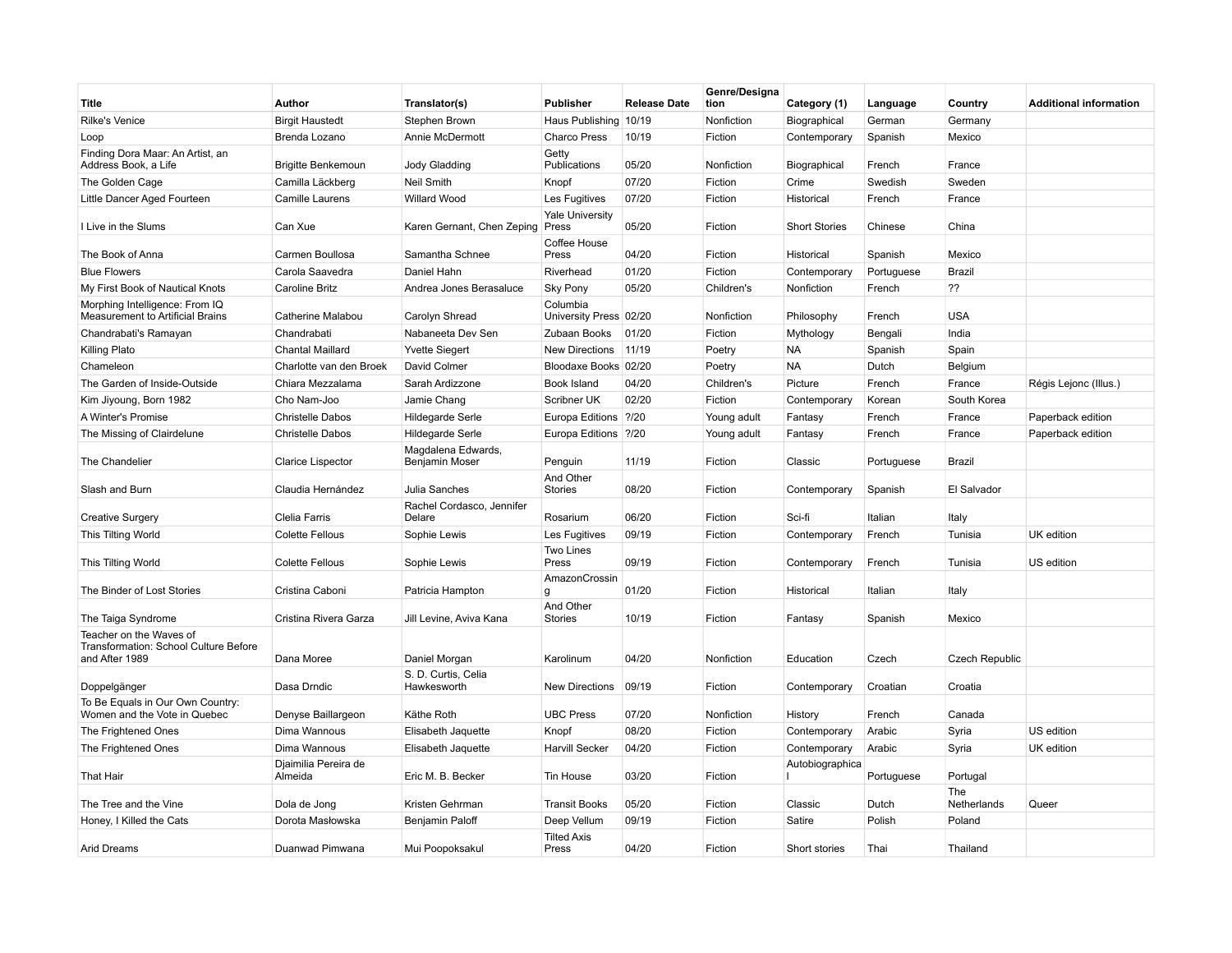| Title                                                                                              | Author                            | Translator(s)                    | <b>Publisher</b>                                                         | <b>Release Date</b>   | Genre/Designa<br>tion | Category (1)          | Language   | Country            | <b>Additional information</b> |
|----------------------------------------------------------------------------------------------------|-----------------------------------|----------------------------------|--------------------------------------------------------------------------|-----------------------|-----------------------|-----------------------|------------|--------------------|-------------------------------|
| Violeta Among the Stars                                                                            | Dulce Maria Cardoso               | Angel Gurria-Quintana            | MacLehose<br>Press                                                       | $\boldsymbol{\gamma}$ | ??                    | ??                    | ??         | ??                 |                               |
| Felix After the Rain                                                                               | Dunja Jogan                       | Olivia Hellewell                 | Tiny Owl Books 02/20                                                     |                       | Children's            | Picture               | Slovene    | Italy              |                               |
| Kiki's Delivery Service                                                                            | Eiko Kadono                       | <b>Emily Balistrieri</b>         | Delacorte<br><b>Books</b>                                                | 07/20                 | Children's            | Middle grade          | Japanese   | Japan              |                               |
| The Lying Life of Adults                                                                           | Elena Ferrante                    | Ann Goldstein                    | Europa Editions   ?/20                                                   |                       | Fiction               |                       | Italian    | Italy              |                               |
| On the Royal Road                                                                                  | Elfriede Jelinek                  | Gitta Honegger                   | University of<br>Chicago Press                                           | 08/20                 | Plays                 | <b>Politics</b>       | German     | Austria            |                               |
| The Collector of Leftover Souls                                                                    | Eliane Brum                       | Diane Grosklaus Whitty           | Gray Wolf<br>Press                                                       | 10/19                 | Nonfiction            | Reportage             | Portuguese | <b>Brazil</b>      |                               |
| Inlands                                                                                            | Elin Willows                      | Duncan J. Lewis                  | Nordisk Books                                                            | 02/20                 | Fiction               | Contemporary          | Swedish    | Sweden             |                               |
| Winter in Sokcho                                                                                   | Elisa Shua Dusapin                | Aneesa Abbas Higgins             | Daunt Books                                                              | 02/20                 | Fiction               | Contemporary          | French     | France             |                               |
| And in the Vienna Woods the Trees<br>Remain                                                        | Elisabeth Åsbrink                 | Saskia Vogel                     | <b>Other Press</b>                                                       | 01/20                 | Nonfiction            | Memoir                | Swedish    | Sweden             |                               |
| In the Shadow of the Storm                                                                         | Ella Zeiss                        | Helen MacCormac                  | AmazonCrossin<br>q                                                       | 12/19                 | Fiction               | Historical            | German     | Germany            |                               |
| The Chilean Flag                                                                                   | Elvira Hernández                  | Alec Schumacher                  | Kenning<br>Editions                                                      | 11/19                 | Poetry                | <b>Politics</b>       | Spanish    | Chile              |                               |
| One Day I'll Tell You Everything                                                                   | Emmanuelle Pagano                 | Penny Hueston                    | <b>Text Publishing</b>                                                   | 06/20                 | Fiction               | Contemporary          | French     | France             | AU edition                    |
| Faces on the Tip of My Tongue                                                                      | Emmanuelle Pagano                 | Jenny Higgins, Sophie Lewis      | Peirene Press                                                            | 10/19                 | Fiction               | <b>Short Stories</b>  | French     | France             |                               |
| House on Endless Waters                                                                            | Emuna Elon                        | Anthony Berris, Linda<br>Yechiel | Allen and Unwin 03/20                                                    |                       | Fiction               | Contemporary          | Hebrew     | Israel             |                               |
| The Holocaust                                                                                      | Entisar Asseri                    | Hatem Mohammed Al-<br>Shamea     | <b>Notion Press</b>                                                      | 04/20                 | Fiction               | <b>Short Stories</b>  | Arabic     | Yemen              |                               |
| The Border                                                                                         | Erika Fatland                     | Kari Dickson                     | MacLehose<br>Press                                                       | ??                    | ??                    | ??                    | Norwegian  | Norway             |                               |
| Roxy                                                                                               | <b>Esther Gerritsen</b>           | Michele Hutchison                | <b>World Editions</b>                                                    | 03/20                 | Fiction               | Contemporary          | Dutch      | The<br>Netherlands |                               |
| Grove                                                                                              | <b>Esther Kinsky</b>              | Caroline Schmidt                 | Fitzcarraldo<br>Editions                                                 | 04/20                 | Fiction               | Contemporary          | German     | Germany            |                               |
| Grove: A Field Novel                                                                               | <b>Esther Kinsky</b>              | Caroline Schmidt                 | <b>Transit Books</b>                                                     | 07/20                 | Fiction               | Contemporary          | German     | Germany            | US edition                    |
| Plastic: Past, Present, and Future                                                                 | Eun-ju Kim                        | Joungmin Lee Comfort             | Scribe                                                                   | 04/20                 | Children's            | Picture               | Korean     | South Korea        | Illus. Ji-won Lee             |
| Animal Languages                                                                                   | Eva Meijer                        | Laura Watkinson                  | <b>MIT Press</b>                                                         | 02/20                 | Nonfiction            | Linguistics           | Dutch      | Netherlands        |                               |
| Chilis                                                                                             | Eva Robild, Kerstin<br>Rosengren  | <b>Gun Penhoat</b>               | Skyhorse                                                                 | 09/19                 | Nonfiction            | Cookbook              | Swedish    | Sweden             |                               |
| Wuhan Diary: Dispatches from a<br>Quarantined City                                                 | Fang Fang                         | Michael Berry                    | HarperVia                                                                | 05/20                 | Nonfiction            | Diary                 | Chinese    | China              |                               |
| Hurrican Season                                                                                    | Fernanda Melchor                  | Sophie Hughes                    | Fitzcarraldo<br>Editions                                                 | 02/20                 | Fiction               | Contemporary          | Spanish    | Mexico             |                               |
| Hurrican Season                                                                                    | Fernanda Melchor                  | Sophie Hughes                    | <b>Text Publishing</b>                                                   | 03/20                 | Fiction               | Contemporary          | Spanish    | Mexico             | AU edition                    |
| A Bookshop in Berlin: The Rediscovered<br>Memoir of One Woman's Harrowing<br>Escape From the Nazis | Françoise Frenkel                 | Stephanie Smee                   | Atria                                                                    | 12/19                 | Nonfiction            | Memoir                | French     | France             |                               |
| études                                                                                             | Friederike Mayröcker              | Donna Stonecipher                | Seagull Books                                                            | 11/19                 | Poetry                | Contemporary          | German     | Austria            |                               |
| The Adventures of China Iron                                                                       | Gabriela Cabezón Cámara Macintyre | Fiona Mackintosh, Iona           | <b>Charco Press</b>                                                      | 11/19                 | Fiction               | Historical<br>satire? | Spanish    | Argentina          | Queer rep                     |
| Dangerous Matter                                                                                   | Gabriela Cantú<br>Westendarp      | Lawrence Schimel                 | Editorial<br>Universitaria -<br>Universidad<br>Autónoma de<br>Nuevo León | ?19                   | Poetry                | <b>NA</b>             | Spanish    | Mexico             |                               |
| Nine Moons                                                                                         | Gabriela Wiener                   | Jessica Powell                   | Restless Books 5/20                                                      |                       | Nonfiction            | Memoir                | Spanish    | Peru               |                               |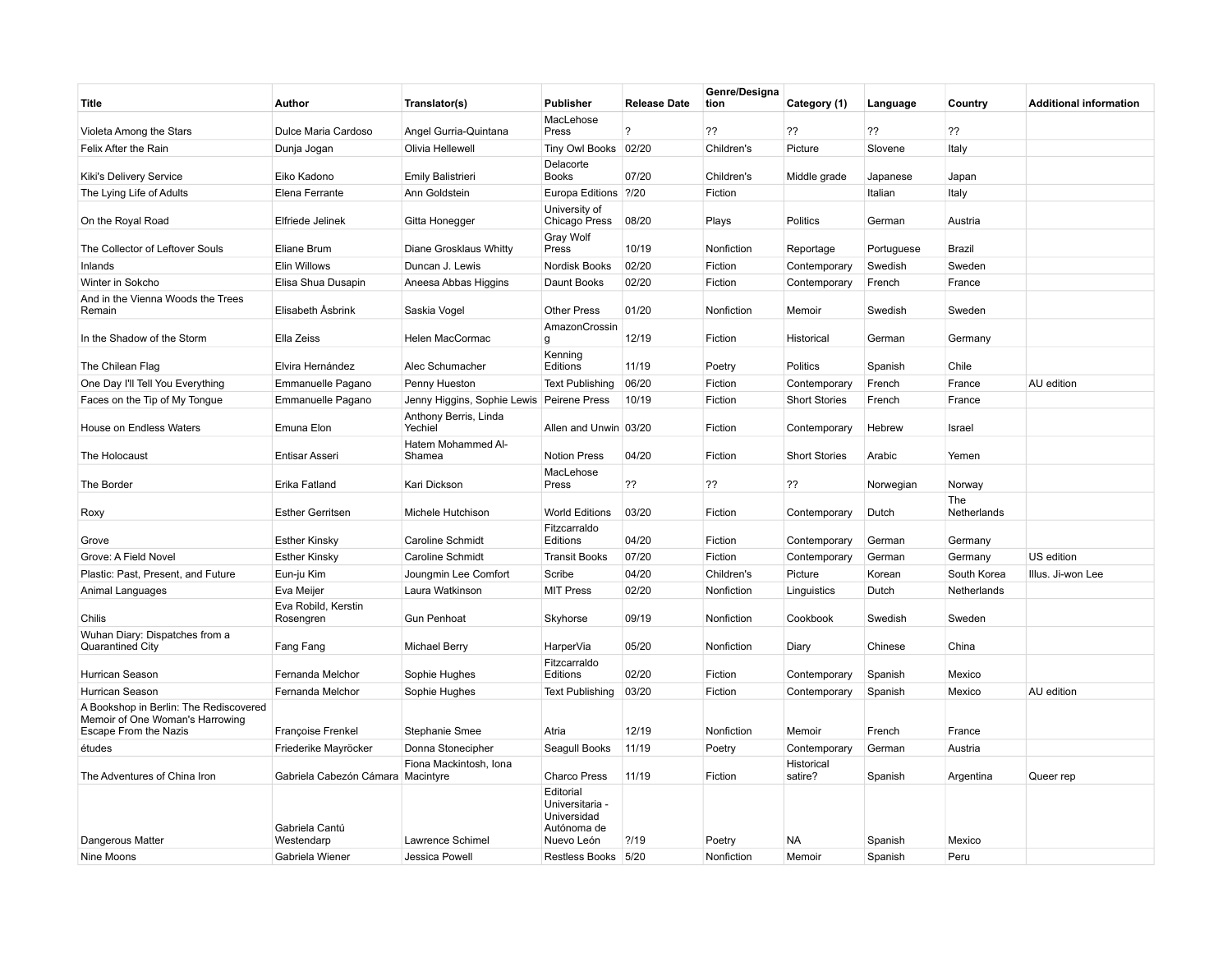| Title                                                                        | Author                    | Translator(s)                     | <b>Publisher</b>                          | <b>Release Date</b> | Genre/Designa<br>tion | Category (1)           | Language   | Country      | <b>Additional information</b> |
|------------------------------------------------------------------------------|---------------------------|-----------------------------------|-------------------------------------------|---------------------|-----------------------|------------------------|------------|--------------|-------------------------------|
| Memoirs 1691-1719                                                            | Glikl bas Leib            | Sara Friedman                     | <b>Brandeis</b><br>University Press 12/19 |                     | Nonfiction            | Autobiographica        | Yiddish    | Germany      | Classic                       |
| Animals at the End of the World                                              | Gloria Susana Esquivel    | <b>Robin Myers</b>                | University of<br><b>Texas Press</b>       | 03/20               | Fiction               | Contemporary           | Spanish    | Colombia     |                               |
| Ankomst                                                                      | Gøhril Grabrielsen        | Deborah Dawkin                    | <b>Peirene Press</b>                      | 06/20               | Fiction               | Novella                | Norwegian  | Norway       |                               |
| Bezoar                                                                       | <b>Guadalupe Nettel</b>   | Suzanne Jill Levine               | Seven Stories<br>Press                    | 08/20               | Fiction               | <b>Short Stories</b>   | Spanish    | Mexico       |                               |
| Zuleikha                                                                     | Guzel Yakhina             | Lisa C. Hayden                    | Oneworld                                  | 11/19               | Fiction               | Historical             | Russian    | Russia       | Paperback edition             |
| <b>Bluebeard's First Wife</b>                                                | Ha Seong-nan              | Janet Hong                        | Open Letter                               | 06/20               | Fiction               | Short stories          | Korean     | South Korea  |                               |
| Love                                                                         | Hanne Ørstavik            | <b>Martin Aitken</b>              | And Other<br>Stories                      | 11/19               | Fiction               | Novella                | Norwegian  | Norway       |                               |
| Vagabonds                                                                    | Hao Jingfang              | Ken Liu                           | Head of Zeus                              | 04/20               | Fiction               | <b>Science Fiction</b> | Chinese    | China        | UK edition                    |
| Vagabonds                                                                    | Hao Jingfang              | Ken Liu                           | Saga Press                                | 04/20               | Fiction               | <b>Science Fiction</b> | Chinese    | China        | US edition                    |
| Downfall and Other Stories                                                   | Hayashi Fumiko            | J.D. Wisgo                        | J. D. Wisgo                               | 03/20               | Fiction               | <b>Short Stories</b>   | Japanese   | Japan        |                               |
| The Scent of Buenos Aires                                                    | <b>Hebe Uhart</b>         | Maureen Shaughnessy               | Archipelago<br><b>Books</b>               | 10/19               | Fiction               | <b>Short Stories</b>   | Spanish    | Argentina    |                               |
| <b>Hunting Game</b>                                                          | <b>Helene Tursten</b>     | Paul Norlen                       | <b>Text Publishing</b>                    | 04/20               | Fiction               | <b>Thrillers</b>       | Swedish    | Sweden       | AU edition                    |
| <b>Winter Grave</b>                                                          | <b>Helene Tursten</b>     | Marlaine Delargy                  | <b>Text Publishing</b>                    | 06/20               | Fiction               | <b>Thrillers</b>       | Swedish    | Sweden       | AU edition                    |
| The Castle of Truth and Other<br><b>Revolutionary Tales</b>                  | Hermynia Zur Mühlen       | Jack Zipes                        | Princeton<br>University Press 04/20       |                     | Fiction               | <b>Fairy tales</b>     | German     | Austria      |                               |
| The Factory                                                                  | Hiroko Oyamada            | David Boyd                        | <b>New Directions</b>                     | 10/19               | Fiction               | Novella                | Japanese   | Japan        |                               |
| People From my Neighbourhood                                                 | Hiromi Kawakami           | <b>Ted Goossen</b>                | Granta Books                              | 08/20               | Fiction               | <b>Short Stories</b>   | Japanese   | Japan        |                               |
| Lake Like a Mirror                                                           | Ho Sok Fong               | Natascha Bruce                    | Granta Books                              | 11/19               | Fiction               | Short stories          | Chinese    | Malaysia     | UK edition                    |
| Lake Like a Mirror                                                           | Ho Sok Fong               | Natascha Bruce                    | <b>Two Lines</b><br>Press                 | 04/20               | Fiction               | Short stories          | Chinese    | Malaysia     | US edition                    |
| The Law of Lines                                                             | Hye-young Pyun            | Sora Kim-Russell                  | Arcade                                    | 05/20               | Fiction               | Thriller               | Korean     | South Korea  |                               |
| The Law of Lines                                                             | Hye-Young Pyun            | Sora Kim-Russell                  | Arcade UK                                 | 05/20               | Fiction               | <b>Thrillers</b>       | Korean     | South Korea  |                               |
| A Silenced Voice: The Life of Journalist                                     |                           |                                   | AmazonCrossin                             |                     |                       |                        |            |              |                               |
| Kim Wall                                                                     | Ingrid Wall, Joachim Wall | Kathy Saranpa                     | g                                         | 07/20               | Nonfiction            | Biographical           | Swedish    | Sweden       |                               |
| The Wandering                                                                | Intan Paramaditha         | Stephen J. Epstein                | <b>Harvill Secker</b>                     | 02/20               | Fiction               | Contemporary           | Indonesian | Indonesia    |                               |
| Bear and Fred: A World War II Story                                          | Iris Argaman              | Annette Appel                     | AmazonCrossin<br>g                        | 05/20               | Children's            | Picture                | Hebrew     | Israel       | Avi Ofer (illustrator)        |
| Hard Rain                                                                    | Irma Venter               | Elsa Silke                        | AmazonCrossin<br>g                        | 04/20               | Fiction               | <b>Thrillers</b>       | Afrikaans  | South Africa |                               |
| Gilgi, One of Us                                                             | Irmgard Keun              | <b>Geoff Wilkes</b>               | Penguin                                   | 12/19               | Fiction               | Classic                | German     | Germany      |                               |
| A Long Petal of the Sea                                                      | Isabel Allende            | Nick Caistor, Amanda<br>Hopkinson | <b>Ballantine</b>                         | 01/20               | Fiction               | Historical             | Spanish    | Chile        |                               |
| Killing Kanoko / Wild Grass on the<br>Riverbank                              | Itō Hiromi                | Jeffrey Angles                    | <b>Tilted Axis</b><br>Press               | 02/20               | Poetry                | ΝA                     | Japanese   | Japan        |                               |
| On Lighthouses                                                               | Jazmina Barrera           | Christina McSweeney               | Two Lines<br>Press                        | 05/20               | Nonfiction            | Travel                 | Spanish    | Mexico       |                               |
| <b>Girls Lost</b>                                                            | Jessica Schiefauer        | Saskia Vogel                      | Deep Vellum                               | 03/20               | Young adult           | Fiction                | Swedish    | Sweden       |                               |
| <b>Blood Song</b>                                                            | Johana Gustawsson         | David Warriner                    | Orenda Books                              | 09/19               | Fiction               | <b>Thrillers</b>       | French     | Sweden       |                               |
| I Offer My Heart as a Target                                                 | Johanny Vázquez Paz       | Lawrence Schimel                  | Akashic Books                             | 12/19               | Poetry                | NA                     | Spanish    | <b>USA</b>   |                               |
| An Inventory of Losses                                                       | Judith Schalansky         | Jackie Smith                      | MacLehose<br>Press                        | 06/20               | Nonfiction            | Travel                 | German     | Germany      |                               |
| The Price of Democracy: How Money<br>Shapes Politics and What to do About It | Julia Cagé                | <b>Patrick Camiller</b>           | Harvard<br>University Press 03/20         |                     | Nonfiction            | Economics              | French     | France       |                               |
| The Girl with the Golden Scissors                                            | Julia Drosten             | Deborah Langton                   | AmazonCrossin<br>q                        | 01/20               | Fiction               | Historical             | German     | Germany      |                               |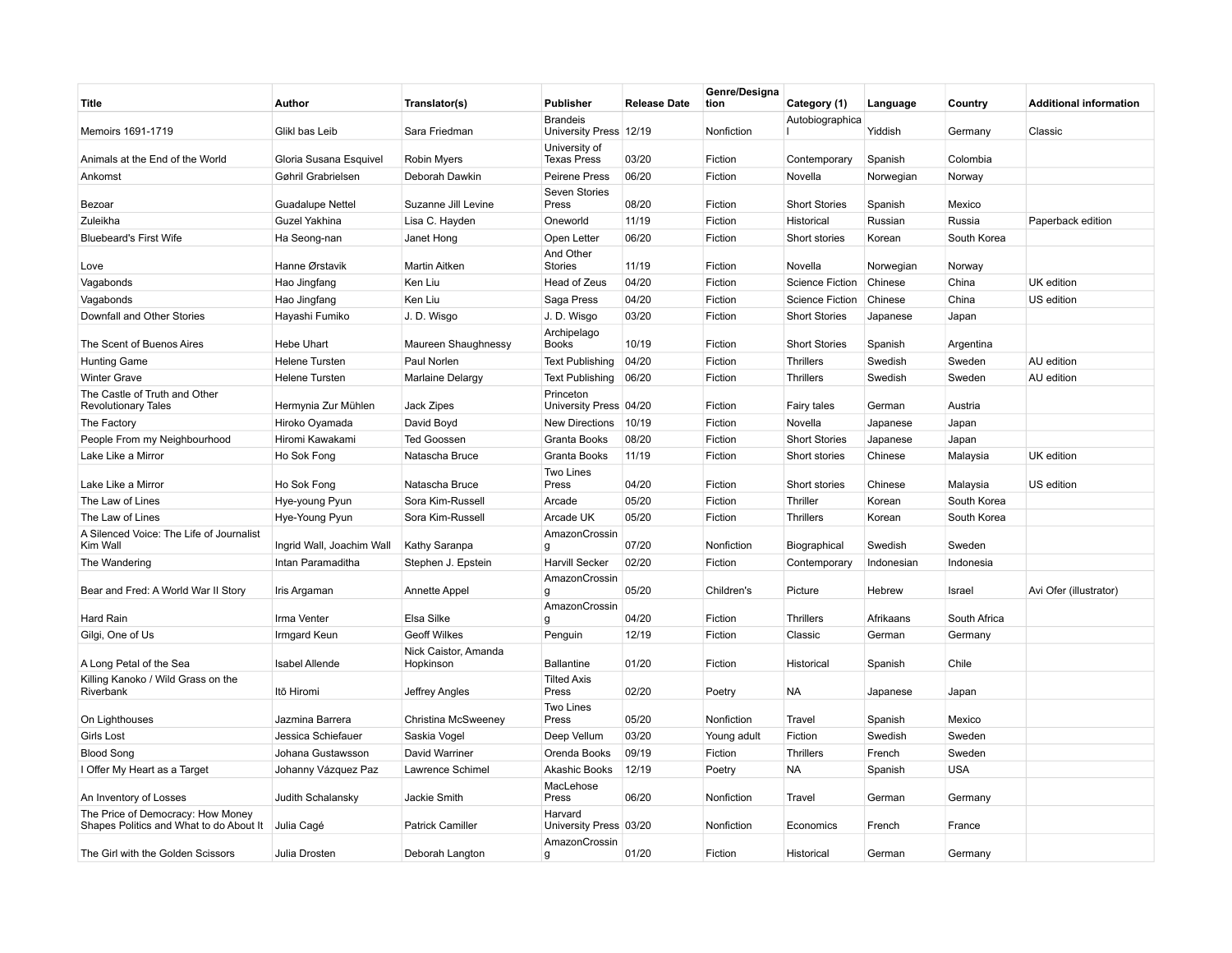| Title                                                                                                | Author                         | Translator(s)                               | Publisher                          | <b>Release Date</b> | Genre/Designa<br>tion | Category (1)         | Language   | Country     | <b>Additional information</b> |
|------------------------------------------------------------------------------------------------------|--------------------------------|---------------------------------------------|------------------------------------|---------------------|-----------------------|----------------------|------------|-------------|-------------------------------|
| Between Rome and Byzantium: The<br>Golden Age of the Grand Duchy of<br>Lithuania's Political Culture | Jūratė Kiaupienė               | Jayde Will                                  | Academic<br><b>Studies Press</b>   | 01/20               | Nonfiction            | History              | Lithuanian | Lithuania   |                               |
| The Angel's Beauty Spots: Three<br>Novellas                                                          | K. R. Meera                    | J. Devika                                   | Aleph Book<br>Company              | 09/19               | Fiction               | Novella              | Malayalam  | India       |                               |
| Our Riches                                                                                           | Kaouther Adimi                 | <b>Chris Andrews</b>                        | <b>New Directions</b>              | 04/20               | Fiction               | Contemporary         | French     | Algeria     |                               |
| Kallocain                                                                                            | Karin Boye                     | David McDuff                                | Penguin                            | 11/19               | Fiction               | Science fiction      | Swedish    | Sweden      |                               |
| It Would be Night in Caracas                                                                         | Karina Sainz Borgo             | Elizabeth Bryer                             | HarperCollins                      | 10/19               | Fiction               | Contemporary         | Spanish    | Venezuela   |                               |
| The Magical Bookshop                                                                                 | Katja Frixe                    | Ruth Ahmedzai Kemp                          | Oneworld                           | 05/20               | Children's            | Middle grade         | German     | Germany     |                               |
| b, Book, and Me                                                                                      | Kim Sagwa                      | Sunhee Jeong                                | Two Lines<br>Press                 | 02/20               | Fiction               | Contemporary         | Korean     | South Korea |                               |
| The Divine Boys                                                                                      | Laura Restrepo                 | Carolina De Robertis                        | AmazonCrossin<br>g                 | 07/20               | Fiction               | <b>Thrillers</b>     | Spanish    | Colombia    |                               |
| Unexpected Vanilla                                                                                   | Lee Hyemi                      | So J. Lee                                   | <b>Tilted Axis</b><br>Press        | 08/20               | Poetry                | NA                   | Korean     | South Korea |                               |
| Cage                                                                                                 | Lilja Sigurdardottir           | <b>Quentin Bates</b>                        | Orenda Books                       | 11/19               | Fiction               | <b>Thrillers</b>     | Icelandic  | Iceland     |                               |
| Memories of Peking                                                                                   | Lin Hai-Yin                    | Nancy C. Ing, Chi Pang-<br>yuan             | Columbia<br>University Press 02/20 |                     | Fiction               | <b>Short Stories</b> | Chinese    | Taiwan      |                               |
| Many People Die Like You                                                                             | Lina Wolff                     | Saskia Vogel                                | And Other<br>Stories               | 08/20               | Fiction               | <b>Short Stories</b> | Swedish    | Sweden      |                               |
| Welcome to America                                                                                   | Linda Boström Knausgård        | Martin Aitken                               | <b>World Editions</b>              | 09/19               | Fiction               | Contemporary         | Swedish    | Sweden      |                               |
| Anger Is My Middle Name                                                                              | Lisbeth Zornig Andersen        | Mark Mussari                                | AmazonCrossin<br>g                 | 03/20               | Nonfiction            | Autobiographica      | Danish     | Denmark     |                               |
| The Garden of Monsters                                                                               | Lorenza Pieri                  | <b>LiesI Schillinger</b>                    | Europa Editions ?/20               |                     | Fiction               | Historical           | Italian    | Italy       |                               |
| Where There Is Danger                                                                                | Luba Jurgenson                 | Meredith Sopher                             | Academic<br><b>Studies Press</b>   | 11/19               | Nonfiction            | Autobiographica      | French     | France      |                               |
| Abigail                                                                                              | Magda Szabó                    | Len Rix                                     | MacLehose<br>Press                 | 01/20               | Fiction               | Contemporary         | Hungarian  | Hungary     |                               |
| Elly                                                                                                 | Maike Wetzel                   | Lyn Marven                                  | Scribe                             | 04/20               | Fiction               | Crime                | German     | Germany     |                               |
| Ellis Island: A People's History                                                                     | Małgorzata Szejnert            | Sean Gasper Bye                             | Scribe                             | 08/20               | Nonfiction            | History              | Polish     | Poland      |                               |
| The Diary of Manu Gandhi: 1943-1944                                                                  | Manu Gandhi                    | <b>Tridip Sujrud</b>                        | Oxford<br>University Press 10/19   |                     | Nonfiction            | Autobiographica      | Gujarati   | India       |                               |
| <b>Holiday Heart</b>                                                                                 | Margarita García Robayo        | <b>Charlotte Coombe</b>                     | <b>Charco Press</b>                | 05/20               | Fiction               | Contemporary         | Spanish    | Colombia    |                               |
| Include Me Out                                                                                       | María Sonia Cristoff           | <b>Katherine Silver</b>                     | <b>Transit Books</b>               | 02/20               | Fiction               | Contemporary         | Spanish    | Argentina   |                               |
| The Passion according to Renée Vivien                                                                | Maria-Mercè Marçal             | Kathleen McNerney, Helena<br><b>Buffery</b> | <b>Francis Boutle</b>              | ??                  | Fiction               | Historical           | Catalan    | Spain       |                               |
| The Cheffe                                                                                           | Marie NDiaye                   | Jordan Stump                                | MacLehose<br>Press                 | 11/19               | Fiction               | Contemporary         | French     | France      |                               |
| The Discomfort of Evening                                                                            | Marieke Lucas Rijneveld        | Michele Hutchison                           | Faber                              | 03/20               | Fiction               | Contemporary         | Dutch      | Netherlands | Nonbinary                     |
| Daughter from the Dark                                                                               | Marina and Sergey<br>Dyachenko | Julia Meitov Hersey                         | HarperCollins                      | 02/20               | Fiction               | Fantasy              | Russian    | Russia      |                               |
| The Pine Islands                                                                                     | Marion Poschmann               | Jen Calleja                                 | Serpent's Tail                     | 04/20               | Fiction               | Contemporary         | German     | Germany     |                               |
| The Love Story of the Century                                                                        | Märta Tikkanen                 | Stina Katchadourian                         | Deep Vellum                        | 02/20               | Fiction               | Verse                | Swedish    | Finland     |                               |
| Of Morsels and Marvels                                                                               | Maryse Condé                   | <b>Richard Philcox</b>                      | Seagull Books                      | 12/19               | Nonfiction            | Food                 | French     | Guadeloupe  |                               |
| The Wondrous and Tragic Life of Ivan<br>and Ivana                                                    | Maryse Condé                   | <b>Richard Philcox</b>                      | <b>World Editions</b>              | 05/20               | Fiction               | Contemporary         | French     | Guadeloupe  |                               |
| The Belle Creole                                                                                     | Maryse Condé                   | Nicole Simek                                | University of<br>Virginia          | 04/20               | Fiction               | Contemporary         | French     | Guadeloupe  |                               |
| Where the Wild Ladies Are                                                                            | Matsuda Aoko                   | Polly Barton                                | <b>Tilted Axis</b><br>Press        | 02/20               | Fiction               | Short stories        | Japanese   | Japan       |                               |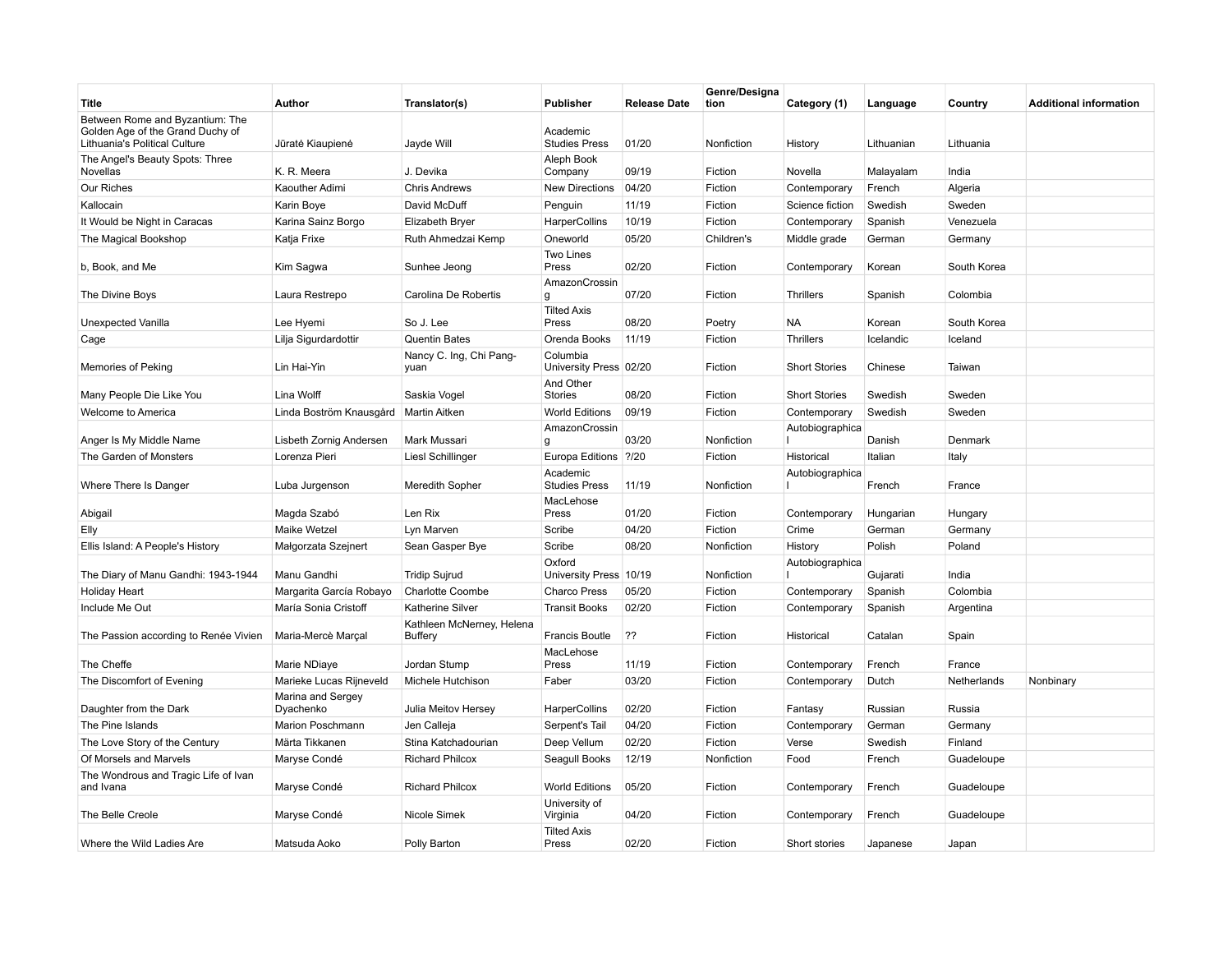| Title                                                             | Author                                           | Translator(s)                           | Publisher                          | <b>Release Date</b> | Genre/Designa<br>tion | Category (1)         | Language   | Country               | <b>Additional information</b> |
|-------------------------------------------------------------------|--------------------------------------------------|-----------------------------------------|------------------------------------|---------------------|-----------------------|----------------------|------------|-----------------------|-------------------------------|
| Tell Me What You Want - Or Leave Me                               | Megan Maxwell                                    | Achy Obejas                             | AmazonCrossin<br>g                 | 02/20               | Fiction               | Romance              | Spanish    | Spain                 |                               |
| A Fight in Silence                                                | Melanie Metzenthin                               | Deborah Rachel Langton                  | AmazonCrossin<br>g                 | 12/19               | Fiction               | Historical           | German     | Germany               |                               |
| The Shadow                                                        | Melanie Raabe                                    | Imogen Taylor                           | <b>Text Publishing</b>             | 03/20               | Fiction               | <b>Thrillers</b>     | German     | Germany               | AU edition                    |
| Garden by the Sea                                                 | Mercè Rodoreda                                   | Maruxa Relaño, Martha<br>Tennent        | Open Letter                        | 02/20               | Fiction               | Classic              | Catalan    | Spain                 |                               |
| The Only Child                                                    | Mi-ae Seo                                        | Yewon Jung                              | Point Blank                        | 02/20               | Fiction               | <b>Thrillers</b>     | Korean     | South Korea           |                               |
| The Teacher                                                       | Michal Ben-Naftali                               | Daniella Zamir                          | Open Letter                        | 01/20               | Fiction               | Historical           | Hebrew     | Israel                |                               |
| How to be a Fascist                                               | Michela Murgia                                   | Alex Valente                            | <b>Pushkin Press</b>               | 01/20               | Nonfiction            | Politics             | Italian    | Italy                 |                               |
| Breasts and Eggs                                                  | Mieko Kawakami                                   | Sam Bett, David Boyd                    | Europa Editions ?/20               |                     | Fiction               | Contemporary         | Japanese   | Japan                 |                               |
| An I-Novel                                                        | Minae Mizumura                                   | <b>Juliet Winters Carpenter</b>         | Columbia<br>University Press 02/20 |                     | Fiction               | Contemporary         | Japanese   | Japan                 |                               |
| Camille in October                                                | <b>Mireille Best</b>                             | Stephanie Schechner                     | Seagull Books                      | 10/19               | Fiction               | Contemporary         | French     | France                | Queer rep                     |
| Diary of a Lonely Girl, or The Battle<br><b>Against Free Love</b> | Miriam Karpilove                                 | Jessica Kirzane                         | Syracuse<br>University Press 11/19 |                     | Fiction               | Classic              | Yiddish    | <b>USA</b>            |                               |
| Cars on Fire                                                      | Mónica Ramón Ríos                                | <b>Robin Myers</b>                      | Open Letter                        | 04/20               | Fiction               | Short stories        | Spanish    | Chile                 |                               |
| The Velvet Revolution: 30 Years After                             | Monika MacDonagh-<br>Pajerová, Olga<br>Sommerová | lan Finlay Stone                        | Karolinum                          | 01/20               | Nonfiction            | History              | Czech      | <b>Czech Republic</b> |                               |
| Cold War and Architecture                                         | Monika Platzer                                   | Elise Feiersinger, Brian<br>Dorsey      | Park Books                         | 04/20               | Nonfiction            | Architecture         | German     | Austria               |                               |
| Dressed for a Dance in the Snow:<br>Women's Voices from the Gulag | Monika Zgustova                                  | Julie Jones                             | <b>Other Press</b>                 | 02/20               | Nonfiction            | Reportage            | Spanish    | Czechia               |                               |
| A Strange Country                                                 | <b>Muriel Barbery</b>                            | Alison Anderson                         | Europa Editions ?/20               |                     | Fiction               | Fantasy              | French     | France                |                               |
| A Strange Country                                                 | <b>Muriel Barbery</b>                            | Alison Anderson                         | <b>Text Publishing</b>             | 04/20               | Fiction               | Fantasy              | French     | France                | AU edition                    |
| Between the Sun and Snow                                          | Myrna Nieves                                     | Christopher Hirschmann<br><b>Brandt</b> | 2Leaf Press                        | 11/19               | Nonfiction            | Essays               | Spanish    | Puerto Rico           |                               |
| Farewell, Ghosts                                                  | Nadia Terranova                                  | Ann Goldstein                           | Seven Stories<br>Press             | 08/20               | Fiction               | Contemporary         | Italian    | Italy                 |                               |
| The Slave Yards                                                   | Najwa Bin Shatwan                                | Nancy Roberts                           | Syracuse<br>University Press 04/20 |                     | Fiction               | Historical           | Arabic     | Libya                 |                               |
| Three Apples Fell From the Sky                                    | Narine Abgaryan                                  | Lisa C. Hayden                          | Oneworld                           | 03/20               | Fiction               | ??                   | Russian    | Armenia               |                               |
| Amora: Stories                                                    | Natalia Borges Polesso                           | Julia Sanches                           | AmazonCrossin<br>$\mathbf{q}$      | 05/20               | Fiction               | <b>Short Stories</b> | Portuguese | Brazil                | Queer rep                     |
| The Figure of Christ in Contemporary<br>Photography               | Nathalie Dietschy                                | Saskia Brown                            | Reaktion Books 06/20               |                     | Nonfiction            | Photography          | French     | Switzerland           |                               |
| The White Dress                                                   | Nathalie Léger                                   | Natasha Lehrer                          | Les Fugitives                      | 03/20               | ??                    | ??                   | French     | France                |                               |
| Exposition                                                        | Nathalie Léger                                   | Amanda DeMarco                          | Les Fugitives                      | 11/19               | Fiction               | Historical           | French     | France                |                               |
| The Fall of the Imam                                              | Nawal El Saadawi                                 | <b>Sherif Hetata</b>                    | Saqi Books                         | 01/20               | Fiction               | Contemporary         | Arabic     | Egypt                 |                               |
| Off Limits: New Writings on Fear and Sin   Nawal El Saadawi       |                                                  | Nariman Youssef                         | Gingko Library                     | 03/20               | Nonfiction            | Essays               | Arabic     | Egypt                 |                               |
| The Eighth Life                                                   | Nino Haratischvili                               | Charlotte Collins, Ruth<br>Martin       | Scribe                             | 04/20               | Fiction               | Historical           | German     | Georgia               |                               |
| Gramsci's Fall                                                    | Nora Bossong                                     | Alexander Booth                         | Seagull Books                      | 12/19               | Fiction               | Contemporary         | German     | Germany               |                               |
| The Mermaid in the Bathtub                                        | Nurit Zarchi and Rutu<br>Modan                   | <b>Tal Goldfajn</b>                     | <b>Restless Books</b>              | 10/19               | Children's            | Picture              | Hebrew     | Israel                |                               |
| Your Ad Could Go Here                                             | Oksana Zabuzhko                                  | Various                                 | AmazonCrossin<br>$\mathbf{q}$      | 04/20               | Fiction               | <b>Short Stories</b> | Ukrainian  | Ukraine               |                               |
| Courage and Fear                                                  | Ola Hnatiuk                                      | Ewa Siwak                               | Academic<br><b>Studies Press</b>   | 12/19               | Nonfiction            | History              | Polish     | Poland                |                               |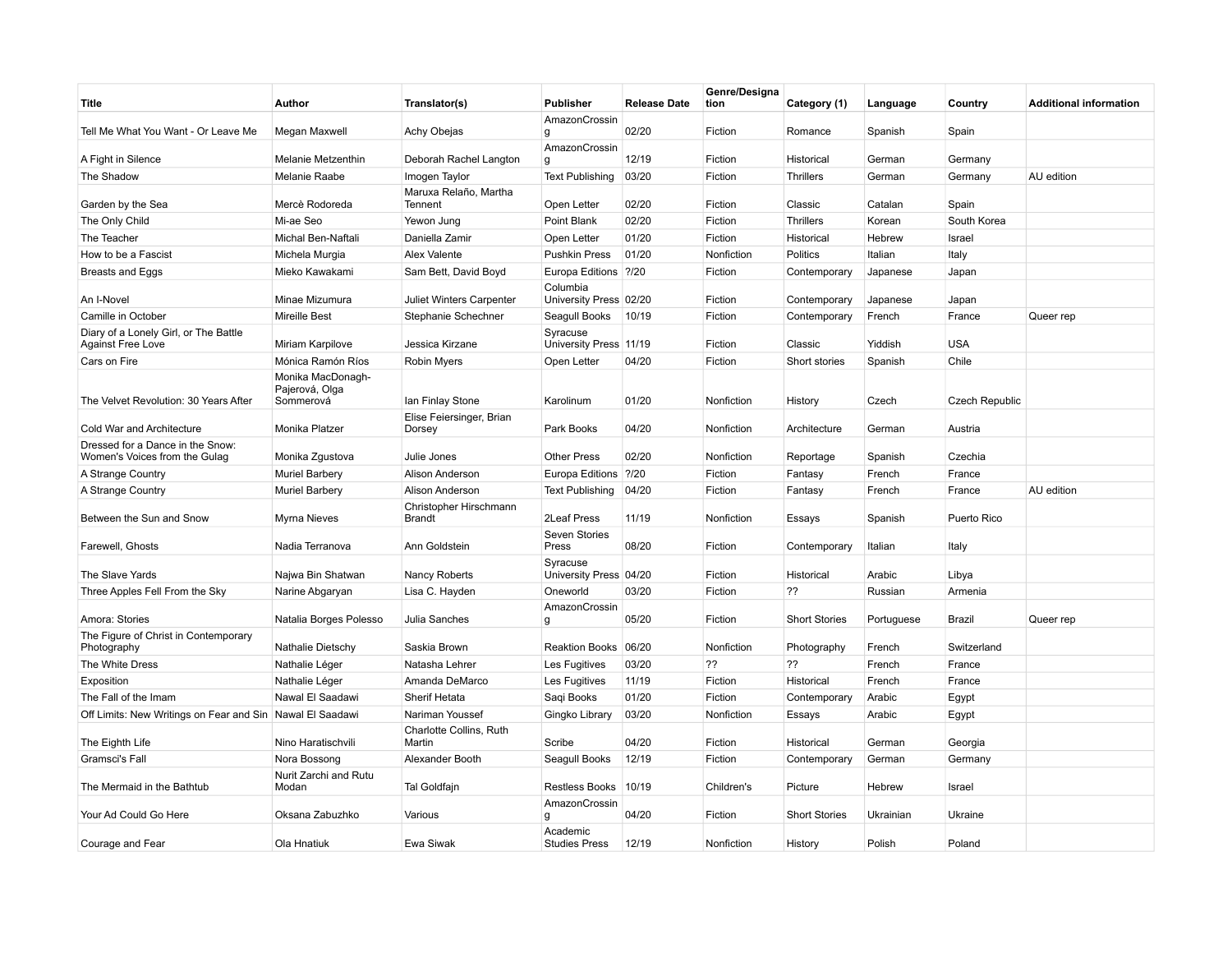| Title                                      | Author                     | Translator(s)                     | Publisher                        | <b>Release Date</b> | Genre/Designa<br>tion | Category (1)         | Language    | Country               | <b>Additional information</b>     |
|--------------------------------------------|----------------------------|-----------------------------------|----------------------------------|---------------------|-----------------------|----------------------|-------------|-----------------------|-----------------------------------|
| City of Jasmine                            | Olga Grjasnowa             | <b>Katy Derbyshire</b>            | Oneworld                         | 01/20               | Fiction               | Contemporary         | German      | Germany               | Paperback edition                 |
|                                            |                            | Paula Gordan, Ellen Elias-        |                                  |                     |                       |                      |             |                       |                                   |
| Catherine the Great and Small              | Olja Knežević              | <b>Bursac</b>                     | <b>Istros Books</b>              | 06/20               | Fiction               | Contemporary         | Montenegrin | Montenegro            |                                   |
| Humiliation                                | Paulina Flores             | Megan McDowell                    | Oneworld                         | 11/19               | Fiction               | Short stories        | Spanish     | Chile                 |                                   |
| All About Sarah                            | Pauline Delabroy-Allard    | Adriana Hunter                    | <b>Harvill Secker</b>            | 02/20               | Fiction               | Contemporary         | French      | France                | Queer rep                         |
| Defiance of the Rose                       | Perveen Shakir             | Naima Rashid                      | Oxford<br>University Press 11/19 |                     | Poetry                | Contemporary         | Urdu        | Pakistan              |                                   |
| The Photographer                           | Petra Durst-Benning        | <b>Edwin Miles</b>                | AmazonCrossin<br>g               | 03/20               | Fiction               | Historical           | German      | Germany               |                                   |
| The Bitch                                  | Pilar Quintana             | Lisa Dillman                      | <b>World Editions</b>            | 08/20               | Fiction               | Contemporary         | Spanish     | Colombia              |                                   |
| <b>Ellie's Voice</b>                       | Piret Raud                 | Adam Cullen                       | Restless Books                   | 08/20               | Children's            | Picture              | Estonian    | Estonia               |                                   |
| The Solitary Sprout: Selected Stories      | R. Chudamani               | C. T. Indra, T. Sriraman          | Orient<br>Blackswan              | 09/19               | Fiction               | <b>Short Stories</b> | Tamil       | India                 |                                   |
| Days of Peace                              | Rachel Shihor              | Sara Tropper                      | Seagull Books                    | 11/19               | Fiction               | Historical           | Hebrew      | Israel                |                                   |
| The Aosawa Murders                         | Riku Onda                  | <b>Alison Watts</b>               | <b>Bitter Lemon</b>              | 02/20               | Fiction               | Crime                | Japanese    | Japan                 |                                   |
| Made in Saturn                             | Rita Indiana               | Sydney Hutchinson                 | And Other<br>Stories             | 01/20               | Fiction               | Contemporary         | Spanish     | Dominican<br>Republic | UK edition                        |
| Made in Saturn                             | Rita Indiana               | Sydney Hutchinson                 | And Other<br><b>Stories</b>      | 03/20               | Fiction               | Contemporary         | Spanish     | Dominican<br>Republic | US edition                        |
| <b>Freedom Fables</b>                      | Rokeya Sakhawat<br>Hossain | Kalyani Dutta                     | Zubaan Books                     | 12/19               | Fiction               | <b>Short Stories</b> | Bengali     | India                 |                                   |
| Echo of the Park                           | Romina Freschi             | Jeannine Marie Pitas              | Eulalia Books                    | 09/19               | Poetry                | NA                   | Spanish     | Argentina             |                                   |
| A Decent Family                            | Rosa Ventrella             | Ann Goldstein                     | AmazonCrossin<br>g               | 06/20               | Fiction               | Contemporary         | Italian     | Italy                 |                                   |
| Passage to the Plaza                       | Sahar Khalifeh             | Sawad Hussain                     | Seagull Books                    | 03/20               | Fiction               | Contemporary         | Arabic      | Palestine             |                                   |
| Little Eyes                                | Samanta Schweblin          | Megan McDowell                    | Oneworld                         | 04/20               | Fiction               | Science fiction      | Spanish     | Argentina             |                                   |
| The Olive Trees' Jazz                      | Samira Negrouche           | Marilyn Hacker                    | Pleiades Press                   | ? / 20              | Poetry                | NA                   | French      | Algeria               |                                   |
| The Refuge                                 | Sandra le Guen             | Daniel Hahn                       | AmazonCrossin<br>a               | 06/20               | Children's            | Picture              | French      | France                | Stéphane Nicolet<br>(illustrator) |
| Just After the Wave                        | Sandrine Collette          | Alison Anderson                   | Europa Editions   ?/20           |                     | Fiction               | Science fiction      | French      | France                |                                   |
| The Bird Within Me                         | Sara Lundberg              | B. J. Epstein                     | Book Island                      | 03/20               | Children's            | Picture              | Swedish     | Sweden                |                                   |
| Four by Four                               | Sara Mesa                  | Katie Whittemore                  | Open Letter                      | 05/20               | Fiction               | Contemporary         | Spanish     | Spain                 |                                   |
| <b>Beside Myself</b>                       | Sasha Marianna<br>Salzmann | Imogen Taylor                     | <b>Other Press</b>               | 02/20               | Fiction               | Contemporary         | German      | Germany               |                                   |
| Putting On My Species                      | Sasja Janssen              | Michele Hutchison                 | Shearsman<br><b>Books</b>        | 05/20               | Poetry                | <b>NA</b>            | Dutch       | Netherlands           |                                   |
| The Girl in the Tree                       | Şebnem İşigüzel            | Mark David Wyers                  | AmazonCrossin<br>q               | 04/20               | Fiction               | Contemporary         | Turkish     | Turkey                |                                   |
| Things That Fall from the Sky              | Selja Ahava                | Emily Jeremiah, Fleur<br>Jeremiah | Oneworld                         | 01/20               | Fiction               | ??                   | Finnish     | Finland               | Paperback edition                 |
| Every Fire You Tend                        | Sema Kaygusuz              | Nicholas Glastonbury              | <b>Tilted Axis</b><br>Press      | 11/19               | Fiction               | Historical           | Turkish     | Turkey                |                                   |
| Silence of the Chagos                      | Shenaz Patel               | Jeffrey Zuckerman                 | Restless Books 11/19             |                     | Fiction               | Contemporary         | French      | Mauritius             |                                   |
| The Englithenment of the Greengage<br>Tree | Shokoofeh Azar             | Anonymous                         | Europa Editions                  | ? / 20              | Fiction               | Historical           | Farsi       | Australia             |                                   |
| Mexico Street                              | Simone Buchholz            | Rachel Ward                       | Orenda Books                     | 03/20               | Fiction               | <b>Thrillers</b>     | German      | Germany               |                                   |
| The Cut Health Cookbook                    | Sofia Antonsson            | Ellen Hedström                    | Skyhorse                         | 03/20               | Nonfiction            | Cookbook             | Swedish     | Sweden                |                                   |
| Mayda: Echoes of Protest                   | Srpuhi Dussap              | Nareg Seferian                    | <b>AIWA</b>                      | 03/20               | Fiction               | Historical           | Armenian    | Turkey                |                                   |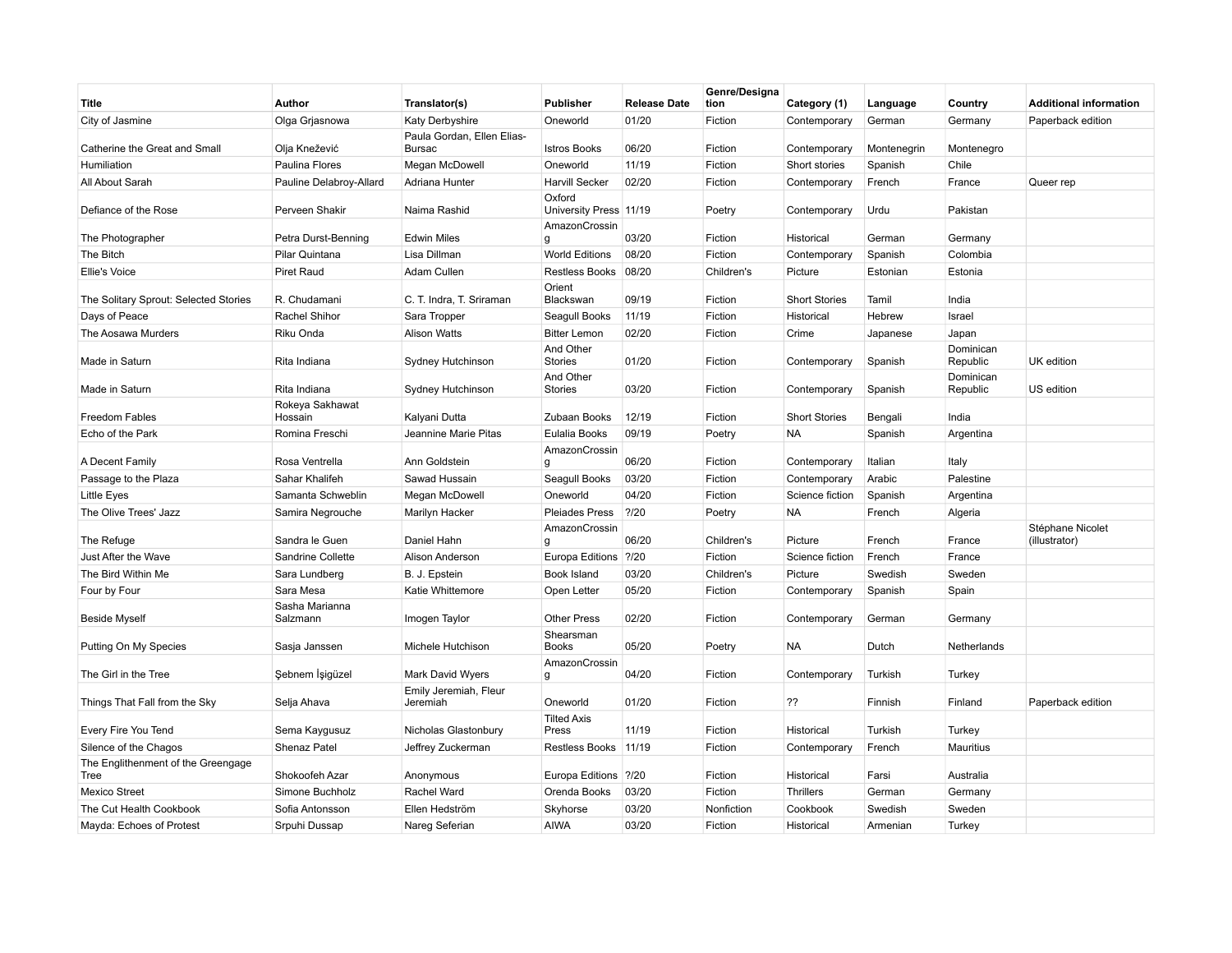| Title                                                                                                                         | Author                           | Translator(s)                                                                    | <b>Publisher</b>                          | <b>Release Date</b> | Genre/Designa<br>tion | Category (1)         | Language   | Country     | <b>Additional information</b> |
|-------------------------------------------------------------------------------------------------------------------------------|----------------------------------|----------------------------------------------------------------------------------|-------------------------------------------|---------------------|-----------------------|----------------------|------------|-------------|-------------------------------|
| Moon Energy: A Practical Guide to<br>Using Lunar Cycles to Unleash Your<br>Inner Goddess                                      | Stéphanie Lafranque              | Grace McQuillan                                                                  | Skyhorse                                  | 04/20               | Nonfiction            | Self-help            | French     | France      |                               |
| At Home with André and Simone Weil                                                                                            | Sylvie Weil                      | Benjamin Ivry                                                                    | Northwestern<br>University Press 04/20    |                     | Nonfiction            | Biographical         | French     | France      |                               |
| <b>Factory Girls</b>                                                                                                          | Takako Arai                      | Various                                                                          | <b>Action Books</b>                       | 11/19               | Poetry                | NA                   | Japanese   | Japan       |                               |
| The Post-Chernobyl Library: Ukrainian                                                                                         |                                  |                                                                                  | Academic                                  |                     |                       |                      |            |             |                               |
| Postmodernism of the 1990s                                                                                                    | Tamara Hundorova                 | Sergiy Yakovenko                                                                 | <b>Studies Press</b>                      | 11/19               | Nonfiction            | History              | Russian    | Ukraine     |                               |
| On Far Malayan Shores                                                                                                         | Tara Haigh                       | Jozef van der Voort                                                              | AmazonCrossin<br>g                        | 12/19               | Fiction               | Historical           | German     | Germany     |                               |
| Shameless                                                                                                                     | Taslima Nasrin                   | Arunava Sinha                                                                    | HarperCollins<br>India                    | 06/20               | Fiction               | Contemporary         | Bengali    | Bangladesh  |                               |
| <b>Living Candles</b>                                                                                                         | Teodora Matei                    | Various                                                                          | Corylus Books                             | 12/19               | Fiction               | <b>Thrillers</b>     | Romanian   | Romania     |                               |
| <b>High Wind</b>                                                                                                              | <b>Tilottoma Misra</b>           | <b>Udayon Misra</b>                                                              | Zubaan                                    | 10/19               | Fiction               | Historical           | Assamese   | India       |                               |
| Childhood                                                                                                                     | <b>Tove Ditlevsen</b>            | Tiina Nunnally, Michael<br>Favala                                                | Penguin                                   | 09/19               | Fiction               | Autobiographica      | Danish     | Denmark     |                               |
| Youth                                                                                                                         | <b>Tove Ditlevsen</b>            | Tiina Nunnally, Michael<br>Favala                                                | Penguin                                   | 09/19               | Fiction               | Autobiographica      | Danish     | Denmark     |                               |
| Dependency                                                                                                                    | <b>Tove Ditlevsen</b>            | Tiina Nunnally, Michael<br>Favala                                                | Penguin                                   | 09/19               | Fiction               | Autobiographica      | Danish     | Denmark     |                               |
| Moomin and the Windy Day                                                                                                      | Tove Jansson                     | $\gamma$                                                                         | Penguin                                   | 11/19               | Children's            | Picture              | Swedish    | Finland     |                               |
| Crookedness                                                                                                                   | Tsvetanka Elenkova               | Jonathan Dunne                                                                   | Shearsman<br><b>Books</b>                 | 09/19               | Poetry                | NA                   | Bulgarian  | Bulgaria    |                               |
| I Am a Field Full of Rapeseed, Give<br>Cover to Deer and Shine Like Thirteen<br>Oil Paintings Laid One on Top of the<br>Other | Ulrike Almut Sandig              | Karen Leeder                                                                     | Seagull Books                             | 03/20               | Poetry                | NA                   | German     | Germany     |                               |
| Finding Places: The Search for the<br><b>Brain's GPS</b>                                                                      | Unni Eikeseth                    | Lucy Moffat                                                                      | World Scientific 04/20                    |                     | Nonfiction            | Science              | Norwegian  | Norway      |                               |
| <b>Black Forest</b>                                                                                                           | Valérie Mréjen                   | Katie Shireen Assef                                                              | Phoneme<br>Media                          | 10/19               | Fiction               | Novella              | French     | France      |                               |
| Fresh Water for Flowers                                                                                                       | Valérie Perrin                   | Hildegarde Serle                                                                 | Europa Editions ?/20                      |                     | Fiction               | Contemporary         | French     | France      |                               |
| They Say They Have Ears Through the<br>Ground                                                                                 | Various / Ann Fienup-<br>Riordan | Alice Rearden, Marie<br>Meade, David Chanar,<br>Rebecca Nayamin, Corey<br>Joseph | University of<br>Alaska Press             | 05/20               | Nonfiction            | Anthropology         | Yup'ik     | <b>USA</b>  |                               |
| The Last Days of Mandelstam                                                                                                   | Vénus Khoury-Ghata               | Teresa Lavendar Fagan                                                            | Seagull Books                             | 03/20               | Fiction               | Historical           | French     | Lebanon     |                               |
| Monsoon                                                                                                                       | Vimala Devi                      | Paul Melo e Castro                                                               | Seagull Books                             | 10/19               | Fiction               | <b>Short Stories</b> | Portuguese | Goa (India) | Classic                       |
|                                                                                                                               |                                  |                                                                                  | MacLehose                                 |                     |                       |                      |            |             |                               |
| Vernon Subutex III                                                                                                            | Virginie Despentes               | Frank Wynne                                                                      | Press                                     | 06/20               | Fiction               | Contemporary         | French     | France      |                               |
| In the Name of Truth                                                                                                          | Viveca Sten                      | Marlaine Delargy                                                                 | AmazonCrossin<br>g                        | 05/20               | Fiction               | <b>Thrillers</b>     | Swedish    | Sweden      |                               |
| Almond                                                                                                                        | Won-pyung Sohn                   | Joosun Lee                                                                       | HarperCollins                             | 05/20               | Fiction               | Contemporary         | Korean     | South Korea | Neurodivergency rep?          |
| The Teddy Bear Chronicles                                                                                                     | Xi Xi                            | Christina Sanderson                                                              | Columbia<br>University Press 01/20        |                     | Nonfiction            | Autobiographica      | Chinese    | Hong Kong   |                               |
| The Memory Police                                                                                                             | Yoko Ogawa                       | Stephen Snyder                                                                   | <b>Harvill Secker</b>                     | 10/19               | Fiction               | Sci-fi               | Japanese   | Japan       |                               |
| Second Tongue                                                                                                                 | Yolanda Castaño                  | Keith Payne                                                                      | Shearsman<br><b>Books</b>                 | 01/20               | Poetry                | NA                   | Galician   | Spain       |                               |
| The Disaster Tourist                                                                                                          | Yun Ko-eun                       | Lizzie Buehler                                                                   | Serpent's Tail                            | 07/20               | Fiction               | <b>Thrillers</b>     | Korean     | South Korea |                               |
| Pain                                                                                                                          | Zeruya Shalev                    | Sondra Silverston                                                                | <b>Other Press</b>                        | 11/19               | Fiction               | Contemporary         | Hebrew     | Israel      |                               |
| A Jewish Woman of Distinction: The Life<br>and Diaries of Zinaida Poliakova                                                   | Zinaida Poliakova                | Gregory Freeze                                                                   | <b>Brandeis</b><br>University Press 12/19 |                     | Nonfiction            | Autobiographica      | Russian    | Russia      | Classic                       |